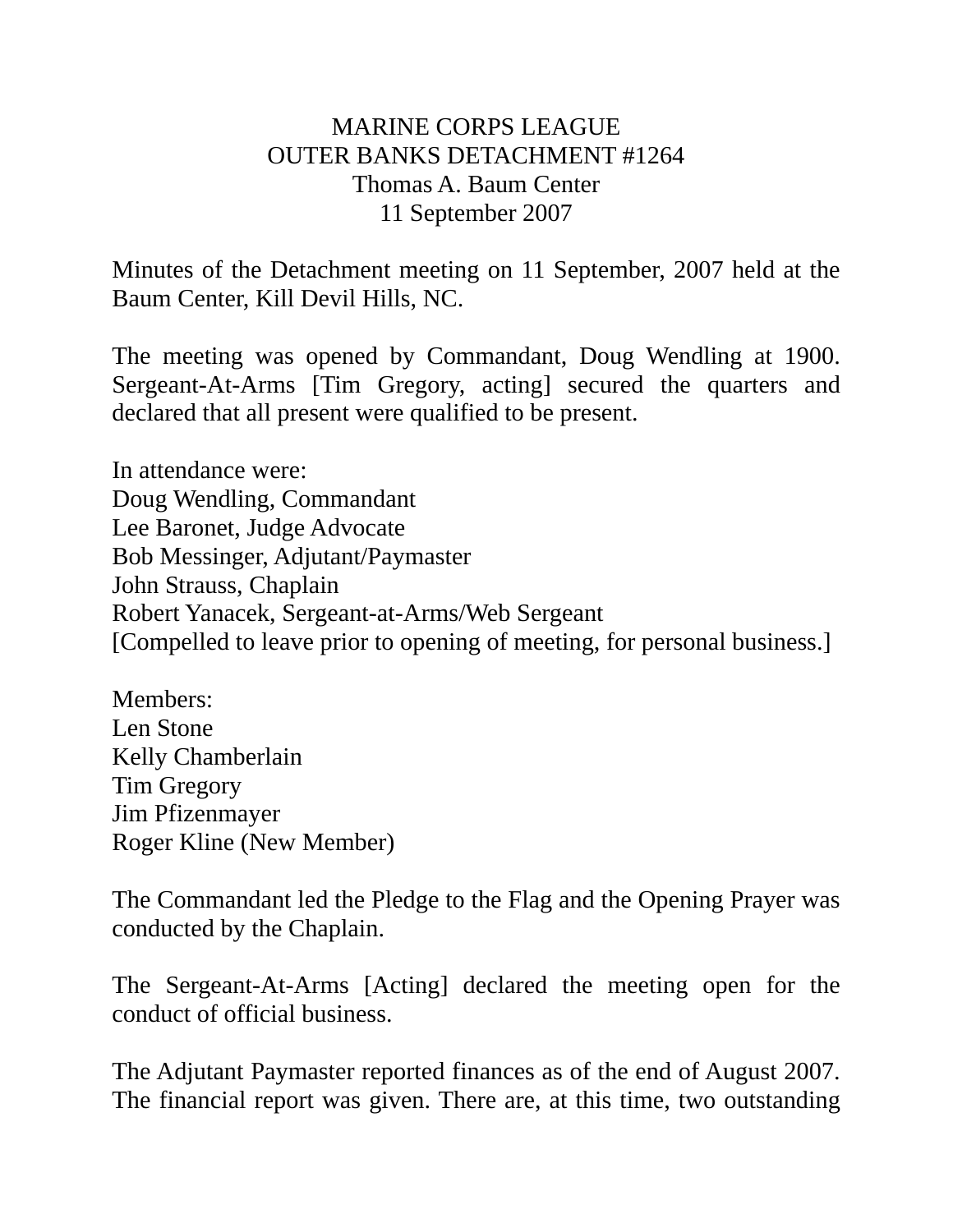bills that are awaiting invoices. (Since we do not publish our financial records on the website, it was emphasized that Detachment financial reports are open for review by any member upon request.)

The Commandant recognized new member, Roger Kline, who was welcomed to the Detachment.

Recognition was given concerning the positive feedback we've received about our Website. If any members see any corrections to be made to the Website, it was asked that they contact Robert Yanacek, our Web Sergeant.

Judge Advocate, Lee Baronet requested three volunteers to meet with him sometime early October to discuss and present a slate of new officers for the coming year. This is required in our by-laws. This slate of new officers will be presented at our November meeting for election in December and installation of these officers in January.

The Commandant explained the limitations on the State and National offices. The Commandant also expressed the need for all members to be open to consideration for holding offices. It was brought to the attention of the National Headquarters that the National Insignia of MCL shows the continent of Africa, rather than North America. They have admitted the error, but nothing has been done to correct it.

Commandant brought to the attention of the membership that it is necessary for an internal financial audit to be conducted, and assigned Lee Baronet to appoint a committee for this task. This should be completed in October and a report issued in November.

Discussion was held on the Marine Corps Birthday, Saturday, November 10. It was decided that we would have a brunch at 1000 at Duck Woods Country Club. Payment of \$18.00 per person will be required in advance. Invitations will be sent prior to our next meeting.